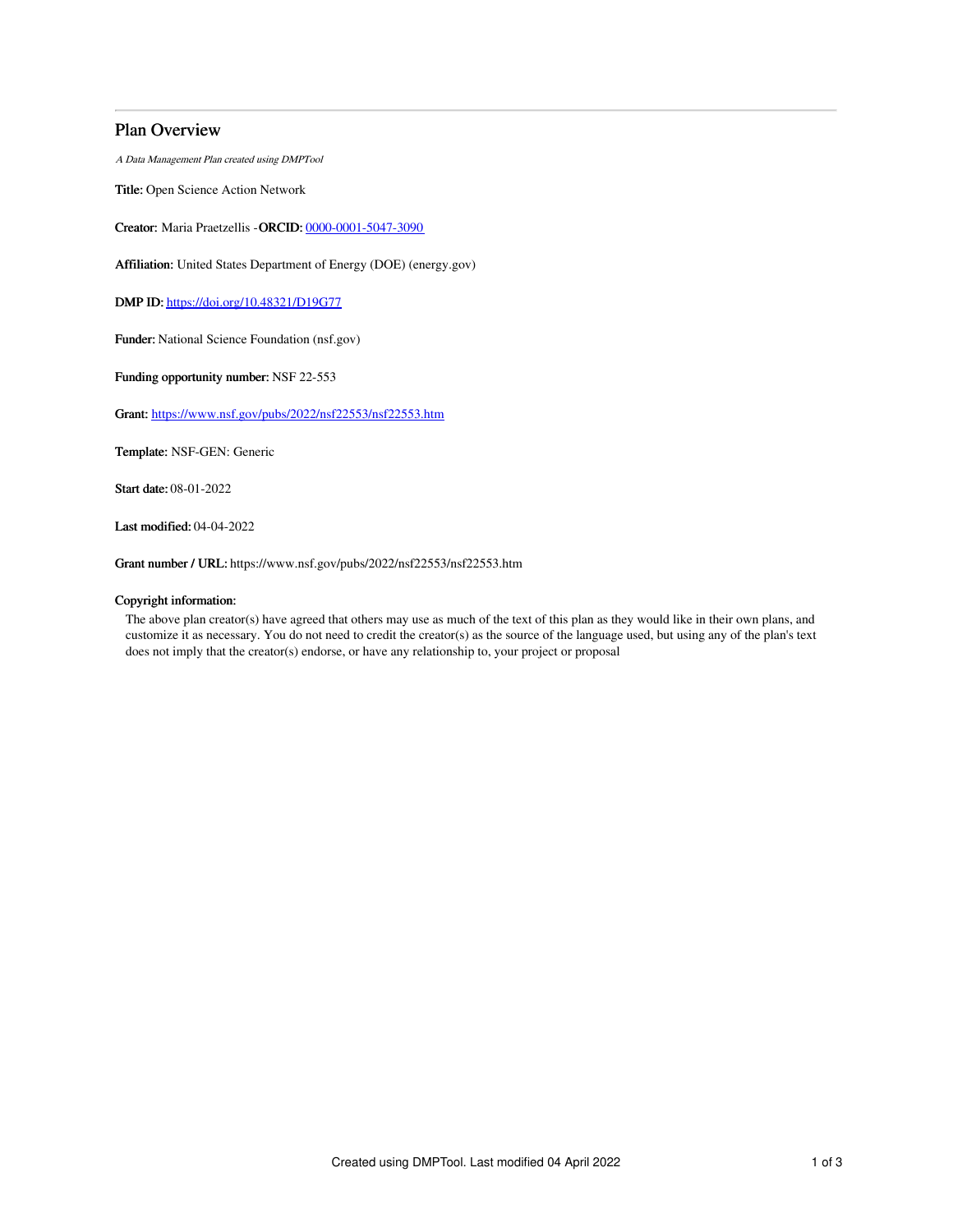# Open Science Action Network

## Types of data produced

#### The types of data, samples, physical collections, software, curriculum materials, and other materials to be produced in the course of the project.

Miscellaneous research products include stakeholder feedback, project communications, and adoption tools and guidance. These products will be made available during the project via peer-reviewed articles, content on the project website and blog, presentations to conferences and webinars, and data repositories. The dissemination of the resulting products will be coordinated by the project lead.

### Data and metadata standards

#### The standards to be used for data and metadata format and content (where existing standards are absent or deemed inadequate, this should be documented along with any proposed solutions or remedies).

Whenever possible, open data formats or formats that do not use closed proprietary specifications will be adopted as asset accessibility and archiving standards for the project.

#### Policies for access and sharing

#### Policies for access and sharing including provisions for appropriate protection of privacy, confidentiality, security, intellectual property, or other rights or requirements.

All data and products developed for the project will be made available for review and reuse during the course of the project and following its completion. All data produced by consuming partners during this research will be freely available to the public; we anticipate no sensitive or confidential data. Communications about products will take place on multiple channels (e.g., listservs, newsletters, social media) to reach multiple audiences. The dissemination of the resulting products will be coordinated by the project lead.

### Policies for re-use, re-distribution, derivatives

#### Policies and provisions for re-use, re-distribution, and the production of derivatives.

All products resulting from this project will be openly available and reusable and will utilize the Create Commons Attribution license. Product outputs will be distributable during and after their completion.

#### Plans for archiving and preservation

#### Plans for archiving data, samples, and other research products, and for preservation of access to them.

All project reports and lesson plans will be available via the Zenodo repository. Zenodo data files are stored in CERN Data Centres, primarily Geneva, with replicas in Budapest. Data files are kept in multiple replicas in a distributed file system, which is backed up to tape on a nightly basis. Items will be retained for the lifetime of the repository. This is currently the lifetime of the host laboratory CERN, which presently has an experimental program defined for the next 20 years at least.